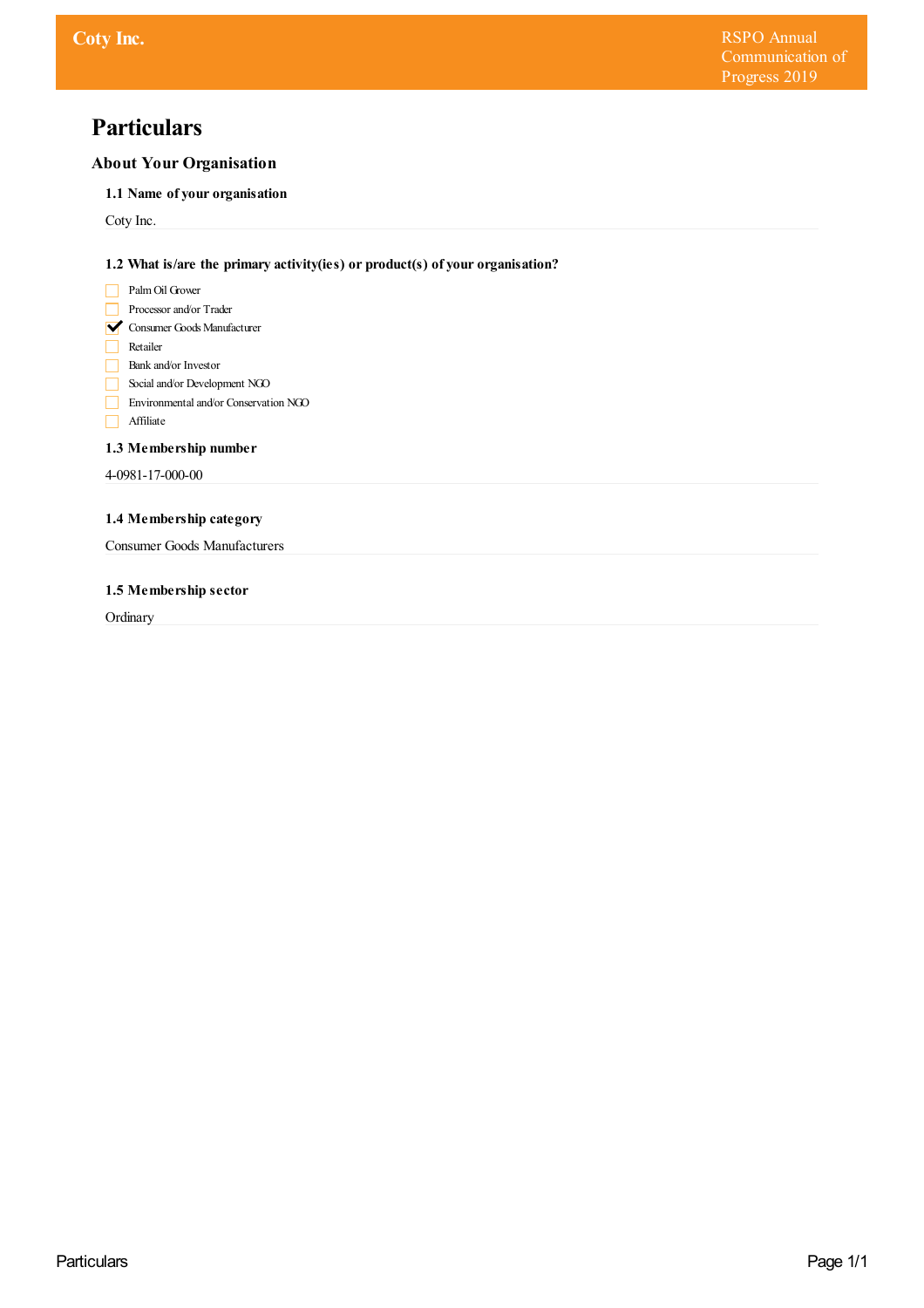# **Consumer Goods Manufacturers**

# **1. Operational Profile**

- **1.1 Please state yourcompany's main activity within the palm oil supply chain.**
- FoodGoodManufacturer own brand FoodGoodManufacturer - third-party brand Home & Personal Care Good Manufacturer - own brand Home & Personal Care Good Manufacturer - third-party brand Ingredient Manufacturers
	- Biofuels Other

**Other** 

-

## **2. Palm Oil and Certified Sustainable Palm Oil Consumption**

Information in Section 2 - Palm Oil and Certified Sustainable Palm Oil Consumption - is a mandatory declaration in your ACOP. This includes volume data on palm oil and palm oil products consumed, to enable the RSPO to accurately calculate uptake on a member, sector and total level. ACOP reports without reported volume data will be considered *incomplete and will not be accepted.*

2.1 Please list down all operations and subsidiaries using palm oil that are owned and/or managed by the member, **including those under Group Membership**

13 factories fully owned (100%): Ashford, UK; Rothenkirchen, Germany; Cologne, Germany; Chartres, France; Granollers, Spain; Capella, Russia; Monaco, Monaco; Sanford, US; Hunt Valley, US; Wujiang, China; Mariscala, Mexico; Senador Canedo, Brazil; Bangkok, Thailand

## **2.1.1 In which markets does yourcompany sell goods with palm oil and oil palm products?**

Applies globally

#### 2.2.5 Total volume of all palm oil and palm oil products (palm-content only) used in your company's own-brand **products and in products produced by yourcompany forthird-party brands in the year:**

| <b>Description</b>                                                          | <b>Tonnes</b> |
|-----------------------------------------------------------------------------|---------------|
| Total volume of crude/refined palm oil (tonnes)                             | $0.0\,$       |
| Total volume of crude/refined palm kernel oil (tonnes)                      | $0.0\,$       |
| Total volume of palm kernel expeller (tonnes)                               | 0.0           |
| Total volume of palm oil/palm kernel oil derivatives and fractions (tonnes) | 9009.0        |
| Total                                                                       | 9009.0        |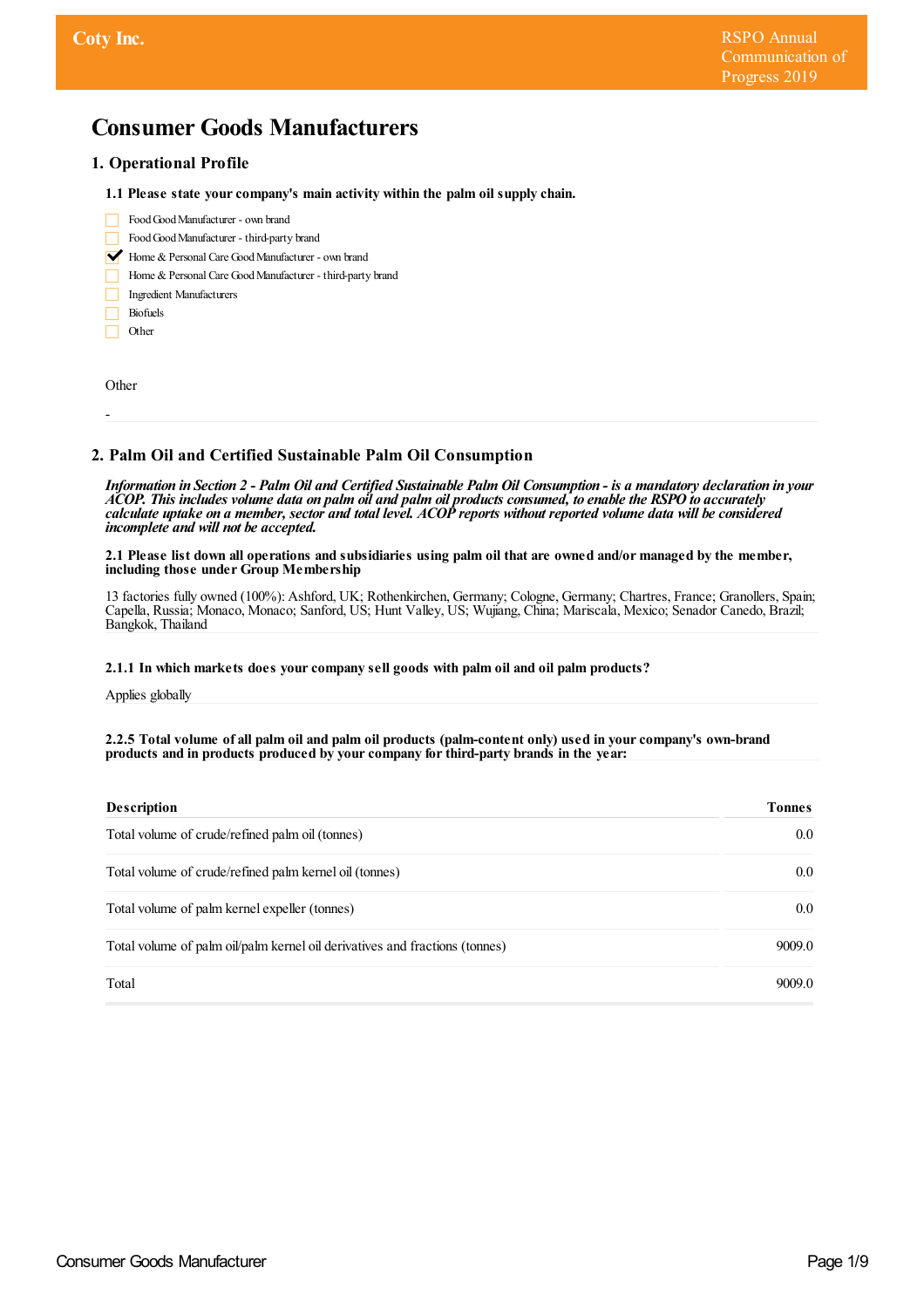2.2.6 Please estimate the percentage of derivatives and fractions (reported in Question CG.2.2.4) derived from palm oil or from palm kernel oil. The default split for volumes is assumed to be 80% palm oil-based derivatives and 20% **palm kernel oil-based derivatives.**

| <b>Description</b>                              | Percentage |
|-------------------------------------------------|------------|
| Palm oil-based derivatives and fractions        | 40.0       |
| Palm kernel oil-based derivatives and fractions | 60.0       |

2.3 Volume of RSPO-certified palm oil and palm oil products used in your company's own brand products and in **products produced by yourcompany forthird-party brands in the year(tonnes):**

| <b>Description</b>                        | Palm Oil<br>(CSPO) | Crude/Refined Crude/Refined<br>Palm Kernel<br>Oil (CSPKO) | Palm<br>Kernel<br><b>Expeller</b><br>(CSPKE) | Certified<br><b>Derivatives</b><br>and<br><b>Fractions</b> |
|-------------------------------------------|--------------------|-----------------------------------------------------------|----------------------------------------------|------------------------------------------------------------|
| RSPO Credits from Mill / Crusher          | 0.0                | 0.0                                                       | 0.0                                          | 0.0                                                        |
| RSPO Credits from Independent Smallholder | 0.0                | 0.0                                                       | 0.0                                          | 0.0                                                        |
| Mass Balance (MB)                         | 0.0                | 0.0                                                       | 0.0                                          | 2218.0                                                     |
| Segregated (SG)                           | 0.0                | 0.0                                                       | 0.0                                          | 0.0                                                        |
| Identity Preserved (IP)                   | 0.0                | 0.0                                                       | 0.0                                          | 0.0                                                        |
| Total                                     | 0.0                | 0.0                                                       | 0.0                                          | 2218.0                                                     |

**2.3.1 Please estimate the percentage of RSPO-certified derivatives and fractions (reported in Question CG.2.3) derived from RSPO-certified palm oil orfrom RSPO-certified palm kernel oil. The default split for volumes is assumed to be 80% palm oil-based derivatives and 20% palm kernel oil-based derivatives.**

| <b>Description</b>                                        | Percentage |
|-----------------------------------------------------------|------------|
| Certified Palm oil-based derivatives and fractions        | 30.0       |
| Certified Palm kernel oil-based derivatives and fractions | 70.0       |

**2.4 According to the volume information you have provided in Question 2.2 and Question 2.3, yourcompany's certified palm oil and palm oil products uptake is:**

24.62%

**2.4.1 If yourcompany has not reached 100% usage ofsustainable palm oil through the foursupply chain models (RSPO Credits, MB, SG orIP), do you have any plans to coverthe gap using RSPO Credits?**

Yes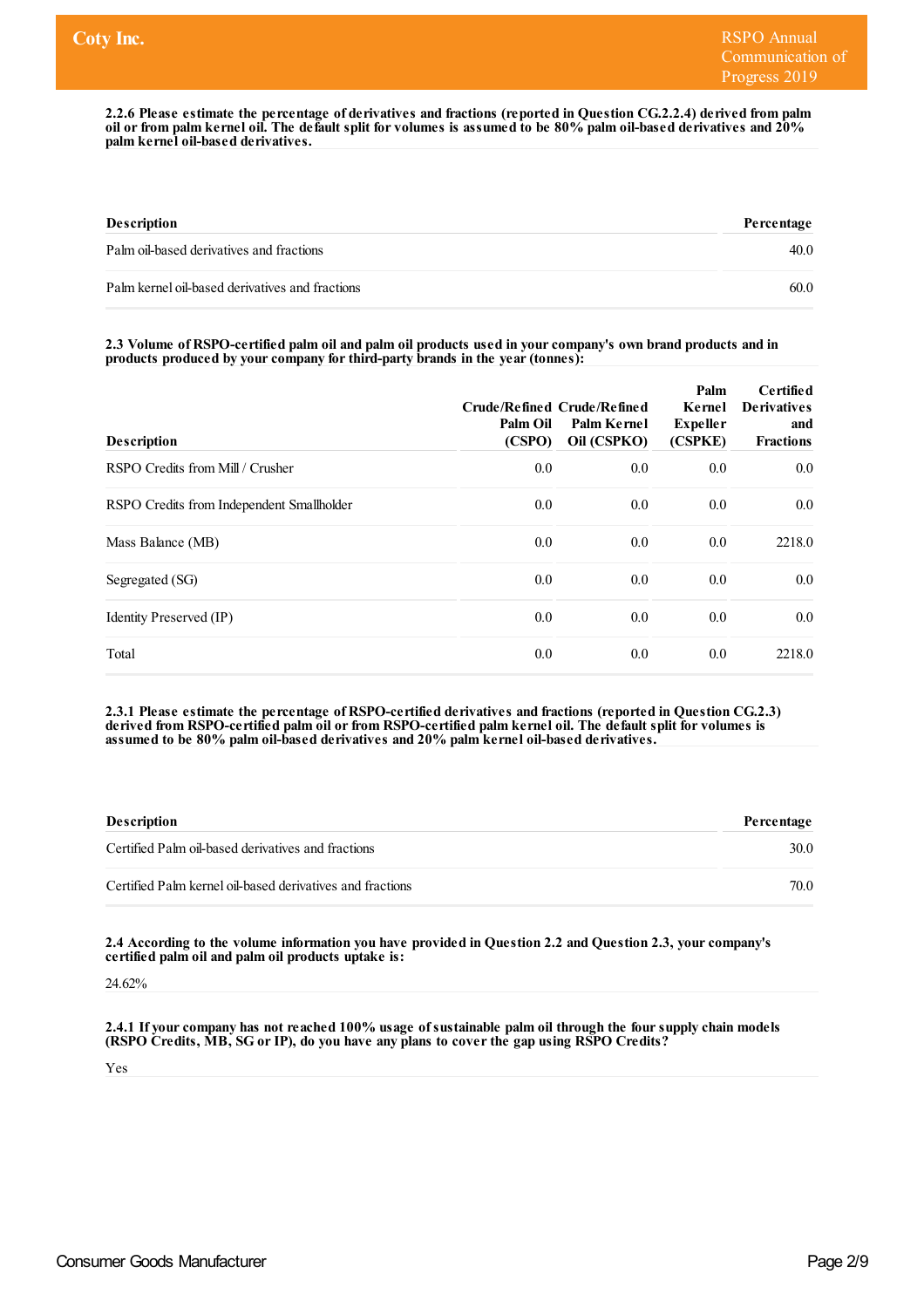#### 2.5 Please estimate the regional distribution of your company's RSPO certified palm oil and palm oil-products usage **(as declared in Question CG.2.3) in the following countries/regions:**

| <b>Countries/Regions</b> | Percentage |
|--------------------------|------------|
| Europe                   | 100.0      |
| North America            | $0.0\,$    |
| Malaysia                 | $0.0\,$    |
| Indonesia                | $0.0\,$    |
| China                    | $0.0\,$    |
| India                    | $0.0\,$    |
| Latin America            | $0.0\,$    |
| Africa                   | $0.0\,$    |
| Rest of World            | 0.0        |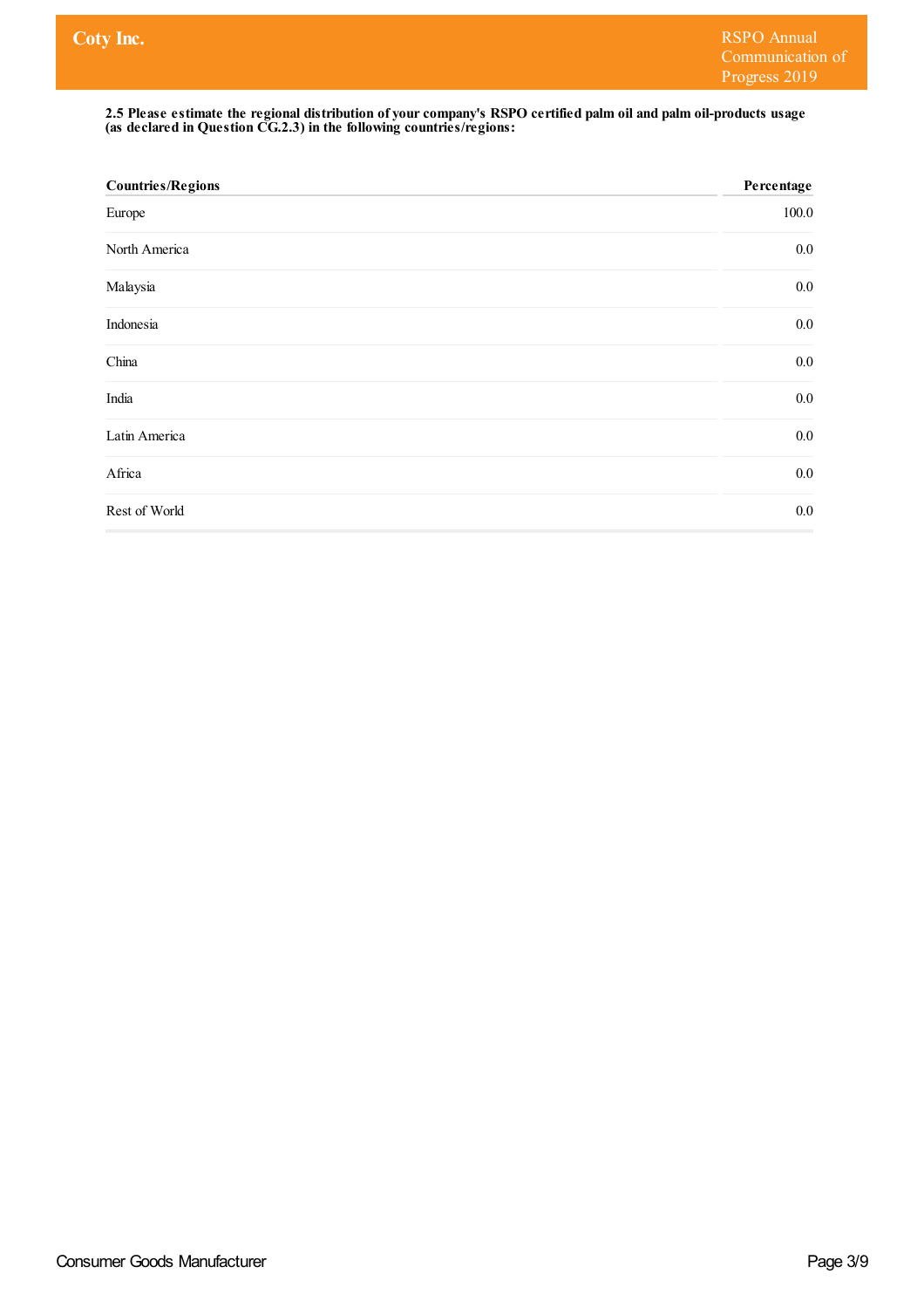## **3. TimeBound Plan**

**3.1 Which year did yourcompany achieve (orexpects to achieve) the RSPO supply chain certification?**

2019

3.2 Which year did your company begin (or expects to begin) using RSPO-certified sustainable palm oil and palm oil **products in own-brand products**

2018

#### **3.2.1 If the previous target yearfor CG.3.2 has not been met, please explain why.**

Coty began to purchase RSPO certified MB product in 2018 with a view to achieving 100% MB certified usage in its own factories by the end of the Coty financial year 2022. By the end of calendar year 2019, we achieved 25%, which is on track to the plan.

**3.3 Which year did yourcompany begin (orexpects to begin) using 100% RSPO-certified sustainable palm oil and palm oil products from any supply chain option in own-brand products.**

2022

#### **3.3.1 If the previous target yearfor CG.3.3 has not been met, please explain why.**

Coty began to purchase RSPO certified MB product in 2018 with a view to achieving 100% MB certified usage in its own factories by the end of the Coty financial year 2022. By the end of calendar year 2019, we achieved 25%, which is on track to the plan.

#### **3.4 Which year did yourcompany begin (orexpects to begin) using 100% RSPO-certified sustainable palm oil and** palm oil products from physical supply chain options (Identity Preserved, Segregated and/or Mass Balance) in own**brand products.**

2022

#### **3.4.1 If the previous target yearfor CG.3.4 has not been met, please explain why.**

Coty began to purchase RSPO certified MB product in 2018 with a view to achieving 100% MB certified usage in its own factories by the end of the Coty financial year 2022. By the end of calendar year 2019, we achieved 25%, which is on track to the plan.

#### 3.5 If the Time Bound Plan commitments declared above do not cover all countries in which the member operates, **please explain why**

The TimeBound Plan above covers all owned factories.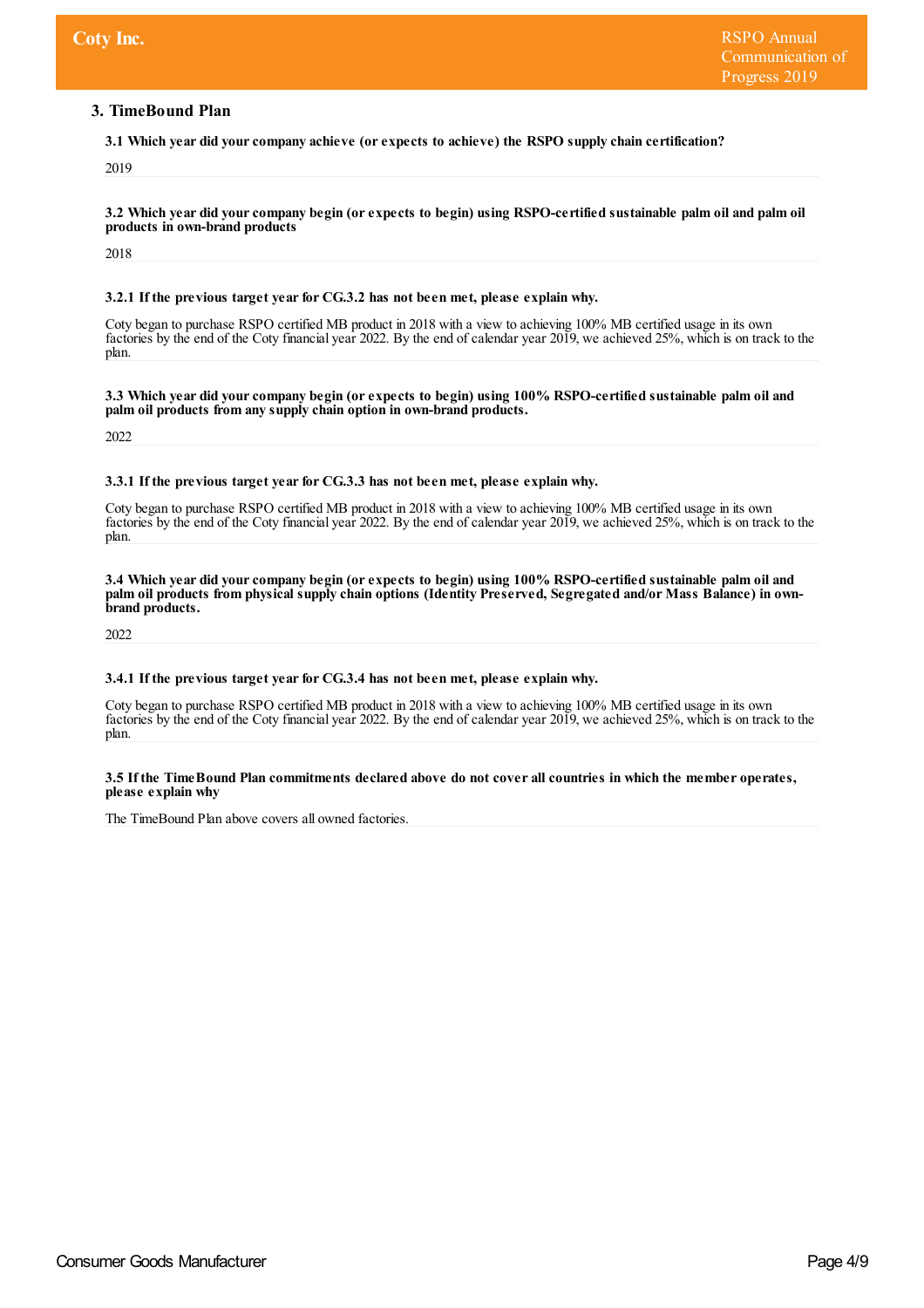# **4. Trademark Use**

**4.1 Does yourcompany use or plan to use the RSPO Trademark in own-brand products?**

No

**4.3 Please explain why yourcompany does not plan to use the RSPO Trademark in own-brand products**

- Challenging reputation of palm oil Confusion among end-consumers Costs of changing labels Difficulty of applying for RSPOTrademark Lack of customer demand
- Limited label space
- **Low consumer awareness**
- **V** Lowusage of palm oil
- Risk of supply disruption
- **V** Others

Others

This is a subject under discussion at Coty in the coming year. Currently the use of RSPO certified MB materials is a corporate approach rather than a brand approach.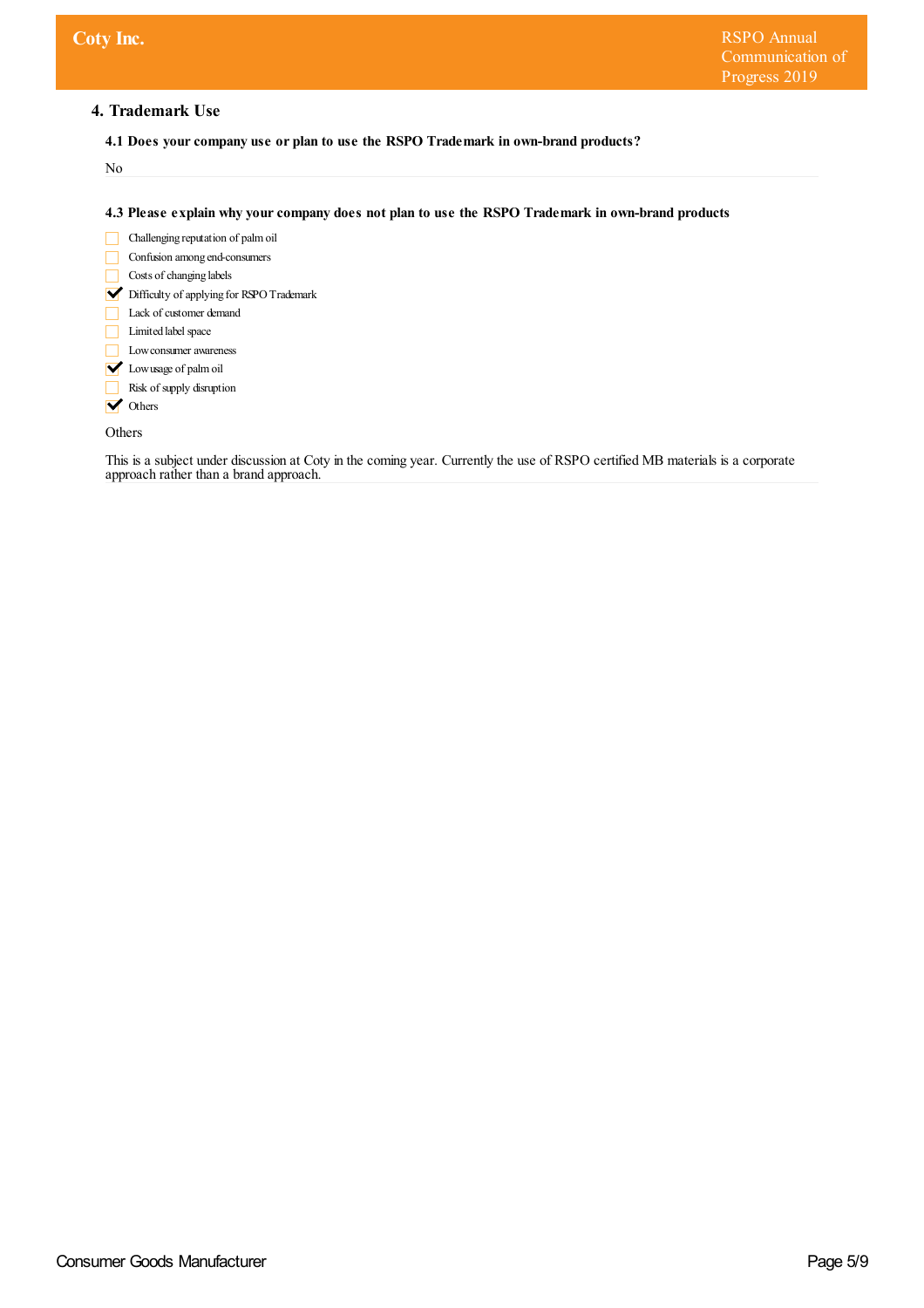# **5. Actions for Next Reporting Period**

#### 5.1 Please outline activities that your company will take in the coming year to promote the production or consumption **ofcertified sustainable palm oil (CSPO)**

Coty Inc joined RSPO in December 2017 and its cross-functional team continues to work on implementing the necessary internal infrastructure to be able use Mass Balance certified palm-oiland PKO derived raw materials,and claim accordingly. In the coming year (2020), we will continue to communicate to, and engage with, our supplier base to ensure they are ready to support our ambitions to increase from 20% MB purchases to 30% and beyond. Obviously there has been major disruption in the supply chain caused by the Coronavirus pandemic, which has meant closures to factories, a drop in consumer demand versus forecast and general supply disruption. At the point of reporting it is impossible to confirm whether our targets for FY20 will be met due to this, or what the total impact on our future timebound plan will be. However we willcontinue to keep to our targets and timings as far as possible. From July 2020 we plan to engage a further three Coty factories, based in China, Monaco and the US, and plan to undertake the necessary training and awareness with those factory teams to enable them to manage the Mass Balance processes according to the RSPO Standard. However, this may be affected by the knock-on effect of the virus issues, and we don't yet know the full impact, but we willendeavor to keep this disruption to a minimum as much as we can. Our financial year runs from July to June, and it is our intention to increase the purchase of RSPO certified product, using the Mass Balance chain of custody, so that by the end of our FY20 (June 2020) we target to be using 30% MB certified materials in our production sites, although as stated this may be affected by the pandemic. Our ambition for the following Financial Year, from July 2020 (FY21), is still under review, but due to an impending company restructure, which may change the number of factories in scope through divestiture, it is likely that our absolute volume of palm oil derivatives and PKO derivatives will reduce, but our percentage target ambition for the FY will increase significantly. At time of writing, this % target is still to be confirmed. Also, the fullsupply chain impact of the Coronavirus on our palm oil purchase and use is unknown, so cannot yet be quantified. Coty has now externally communicated its "Beauty That Lasts" sustainability program, which includes its RSPO palm oil ambitions, and will continue to communicate progress as it happens. Issues regarding the disruption caused by the pandemic on our corporate targets will be communicated when necessary.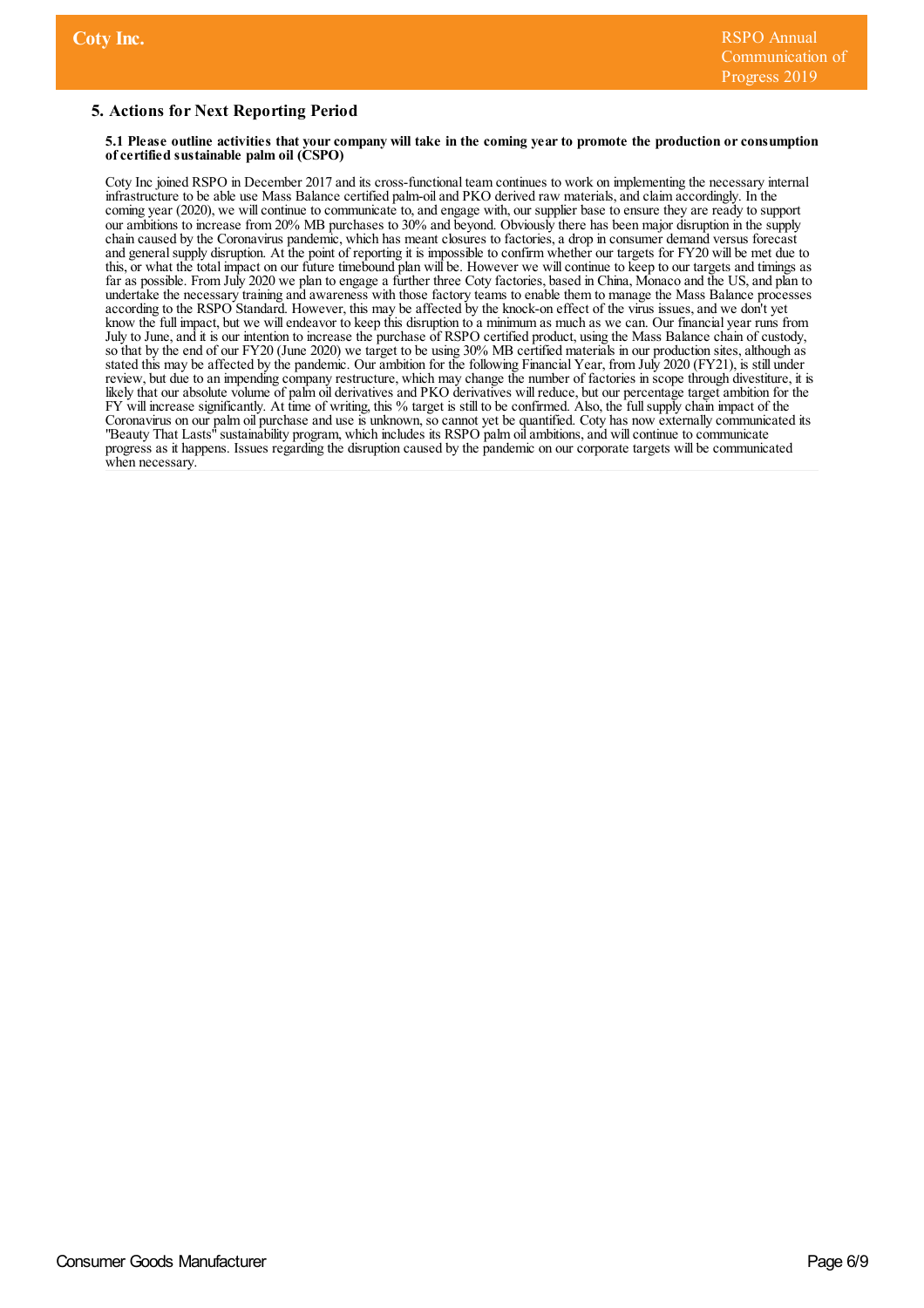## **6. Shared Responsibility**

The Board of Governors of the Roundtable on Sustainable Palm Oil (RSPO) approved new Shared Responsibility rules on *31 October 2019, requiring all members to share sustainability requirements and obligations. Reporting of Shared Responsibility indicators will be done through severalchannels, including ACOP. As the implementation of Shared* Responsibility reporting is still on-going and in development, the Shared Responsibility section in ACOP is not yet final *and may change in future ACOP cycles. For more information on Shared Responsibility, please go to https:/ rspo.org/news-and-events/news/what-are-the-new-shared-responsibility-rules or email the ACOP team at acop@rspo.org*

#### **Labour & Labour Rights**

**6.1 Does yourcompany have a publicly-available policy covering Labour & Labour Rights?**

Yes

#### **6.1.1 Does the policy cover:**

- $\triangleright$  No discrimination
- Wage and working conditions
- Freedom of association
- No child labour
- No harassment

No forced or trafficked labour

#### **6.1.2 Has yourcompany previously uploaded orlinked its Labour & Labour Rights policy in previous ACOP reporting cycles?**

Yes

## **Ethical Conduct & Human Rights**

**6.2 Does yourcompany have a publicly-available Policy covering Ethical Conduct & Human Rights?**

Yes

#### **6.2.1 Does the policy cover:**

- **Recruitment**
- **V** Contractors
- Sub-Contractors & Third-Party Contractors

**6.2.2 Has yourcompany previously uploaded orlinked its Ethical Conduct & Human Rights policy in previous ACOP reporting cycles?**

Yes

### **Land Use**

#### **6.3 Does yourcompany have a publicly-available Policy covering Land Use?**

No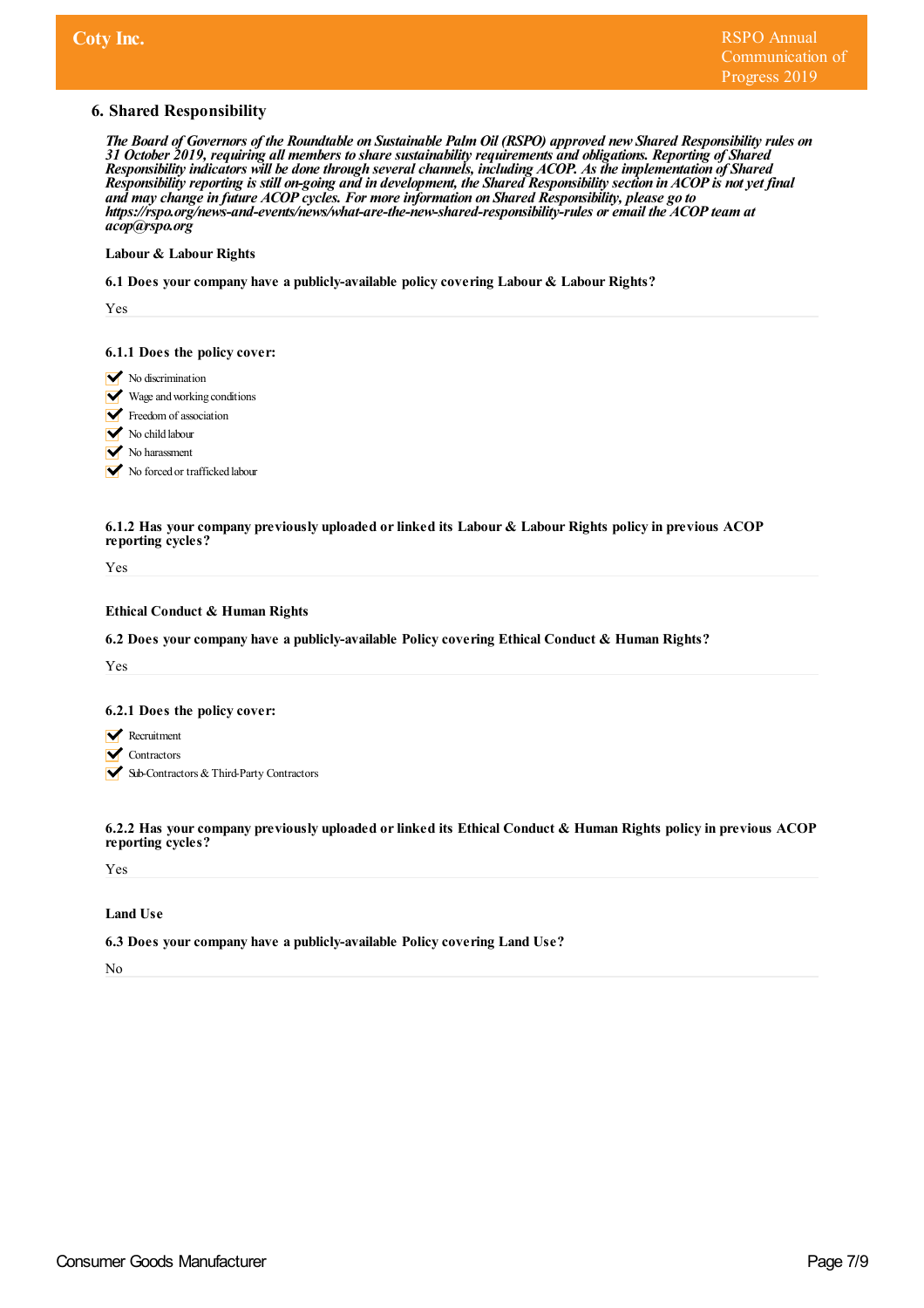**Occupational Health & Safety**

**6.4 Does yourcompany have a publicly-available Policy covering Occupational Health & Safety?**

Yes

**6.4.1 Has yourcompany previously uploaded orlinked its Occupational Health & Safety policy in previous ACOP reporting cycles?**

Yes

**Climate Change & Greenhouse Gas (GHG)**

**6.5 Does yourcompany have a publicly-available policy covering Climate Change & Greenhouse Gas (GHG)?**

Yes

**6.5.1 Does the policy cover:**

Identification and assessment of GHG

 $\triangleright$  Public reporting of GHG footprint

Monitored implementation plan to reduce or minimise GHG emissions

**6.5.2 Has yourcompany previously uploaded orlinked its Climate Change & Greenhouse Gas policy orreport in previous ACOP reporting cycles?**

Yes

**Complaints & Grievances**

**6.6 Does yourcompany have a Complaints & Grievances Mechanism?**

Yes

6.6.1 Is your Complaints & Grievances mechanism in line with the RSPO's grievance mechanism? For details of the **RSPO's grievance mechanism, please go to https://askrspo.force.com/Complaint/s/**

Yes

**Smallholders**

**6.7 Does yourcompany support oil palm independent smallholder groups?**

No

**6.7.3 Do you have any future plans to support oil palm Independent Smallholders?**

Yes